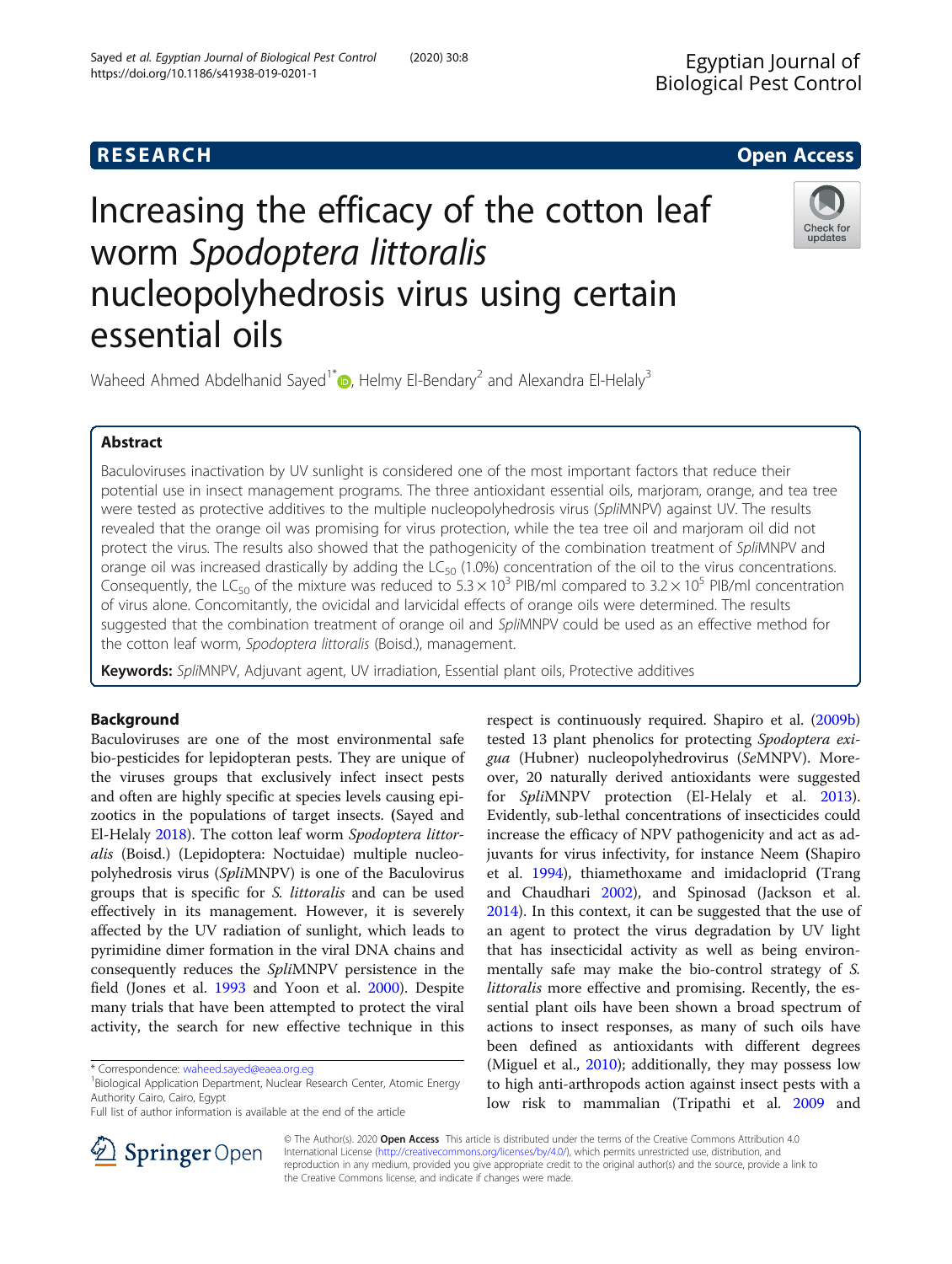Regnault-Roger et al. [2012](#page-6-0)). The three essential plant oils, orange, tea tree, and marjoram, have been provided as antioxidant substrates (Bakkali et al. [2008](#page-6-0)). Interestingly, the toxic activities of orange oil was reported by Raina et al. [\(2007](#page-6-0)) on Subterranean termites. Moreover, the plant tea oil was recommended as larvicide of Sitophilus zeamais (Mot.) (Liao et al. [2016](#page-6-0)). Furthermore, the marjoram proved to be effective against Sitophilus oryzae (Linn.) and Tribolium castaneum (Herbst) (Padin et al. [2000](#page-6-0)).

The present trial aimed to evaluate the use of three commercial plant oils, orange, tea tree, and marjoram, as adjuvants to SpliNPV activity for lepidopteran pest control.

# Materials and methods

# Insect, virus, and material

The cotton leaf worm, Spodoptera littoralis (Boisduval), was established at the laboratory conditions of  $25 \pm 2$  °C and  $65 \pm 5\%$  R.H. Newly hatched larvae were reared on semi-artificial diet (Shorey and Hale [1965\)](#page-6-0). Pupae were collected in plastic cups until adult emergence. Adults were transferred into a chimney glass provided with sugar syrup 10% and tissue for laying eggs.

Original Egyptian local isolate of S. littoralis multiple nucleopolyhedrovirus (SpliMNPV) by Abul Nasr [\(1956](#page-6-0)) was used in all/separate experiments. The pathogenicity of SpliMNPV was evaluated on the second instar larvae of S. littoralis. Eight different virus concentrations 0.0,  $1 \times 10^3$ ,  $5 \times 10^3$ ,  $1 \times 10^4$ ,  $5 \times 10^4$ ,  $1 \times 10^5$ ,  $5 \times 10^5$ ,  $1 \times 10^6$  BIPs/ml (polyhedral inclusion bodies/ml) were prepared from the stock concentration  $(2.3 \times 10^9 \text{ PIB/ml})$ , and it was diluted in distilled water. The tested additives orange, marjoram and tea tree oils were provided from the local market (Haraz Group Co., LTD). Bioassays of the three essential oils were carried out using different concentrations and prepared in distilled water and Tween 80.

# UV protection and prolonging viral activity

The three tested oils, at 5% concentration, were added to SpliMNPV1  $\times$  10<sup>8</sup> (concentration of LC<sub>90–95</sub> to neonate larvae). Larvae were exposed to ultraviolet as an artificial source of light (Utalix; 23 sun UV, Germany). This light was fixed in a hood with 50 cm distance away from glass Petri dishes containing virus with different additives. Treatments were at different exposure periods (zero time, 30, 60, 90, and 120 min). Collected dishes were washed by distilled water and then collected virus was poured placed on the surface of a semi-artificial diet in 5 replicates. Each replicate was provided with 10 newly hatched larvae and observed till death or pupation (Shapiro et al. [2008](#page-6-0)).

# Bioassay experiments

The impact of the tested additives for virus protection experiments was tested. The toxicities of either orange oil alone or in combination with SpliNPV on the eggs and larvae of S. littoralis were determined, while the tea tree and marjoram oils were eliminated for additional further experiments.

# Impact of orange oil odor on egg stage

The direct effect of oil odor on eggs was also investigated. A small piece of cotton was fully saturated with different orange oil concentrations (1, 2, 3, 4, and 5%). Each concentration was represented in 15 plastic cups, in three groups. Each group contains five replicates: in the first group, the cotton saturated with the concentration was removed after 24 h, then 48 and 72 h in the second and third groups, respectively. These eggs were observed for hatching and viability on semi-artificial diet up to fifth day of larvae. Larvae were counted and the death percentage was calculated.

#### Impact of orange oil on the larval stage

The sensitivity of the neonate, second and fourth larval instars, to different oil concentrations (1, 2, 3, 4, and 5%) were conducted. One milliliter of each concentration was provided to the surface of poured semi-artificial diet in plastic cups  $(3 \times 3 \times 6 \text{ cm})$ , following the diet surface contamination technique. The process was repeated five times for each tested instar. Larvae were observed till pupation and mortality rates were recorded.

### Combination treatments

The concentration–mortality responses of the either mixture (SpliMNPV and orange oil) or individual treatments were carried out following the diet surface contamination technique (Cisneros et al. [2002\)](#page-6-0). The combination treatments (SpliMNPV and orange oil) were conducted using a mixture of SpliMNPV concentrations with the  $LC_{25}$  of orange oil and also vice versa, following the procedure of the methods mentioned above. The mortality responses of the larvae were recorded daily in each treatment. Evaluation of the combined treatment compared to the single ones was identified according to (Mansour et al. [1966](#page-6-0)) the following: Co-toxicity factor  $(\%) = (\%$  Observed mortality – % Expected mortality/% Expected mortality), where the factor  $(-20 \text{ to } +20)$  is additive,  $+20 \text{ or more is potential}$ ation, and − 20 or more is antagonism.

# Biological parameters

The impact of orange oil concentrations on the biological parameters of treated S. littoralis second instar larvae was evaluated. Larval and pupal durations were recorded. The percentages of pupation, pupal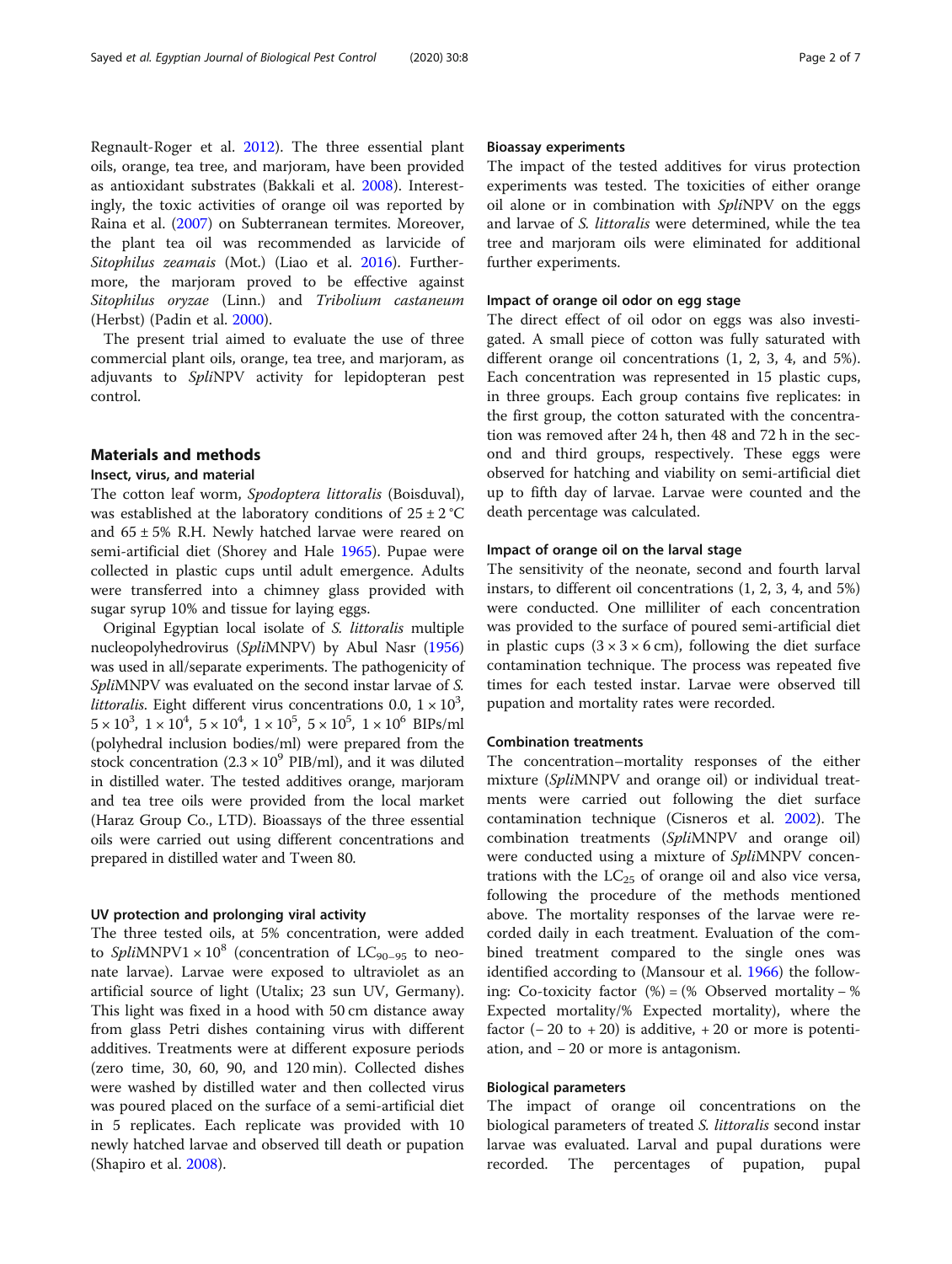

malformation, and adult emergence were observed. Moreover, the adult longevity was determined. Each treatment was replicated five times, and every replicates contained 50 individuals.

# Statistical analysis

The percentages of original activity remaining (% OAR) were carried out according to Muro and Paul ([1985](#page-6-0)) and were calculated as the formula of Sun's model at each UV exposure time (Sun et al. [2004\)](#page-6-0). The results were collected and analyzed according to Ignoffo and Batzer ([1971](#page-6-0)) with the following formula: % OAR = 100 x e ( $-r$ ) x t); 95% confidence limits of  $r$  as relative rate of inactivation  $(h - 1)$  were compared between LdMNPV – 45/0 and − 27/0. The half-life of each isolate was calculated from the following formula:  $τ1/2 = ln (2)/r$ , and its 95% confidence limit were compared to reveal significant differences. The mortality responses of several treatments in either applying SpliMNPV or plant oils were tested using the Probit analysis; slope and  $LC_{50}$  were calculated according to LDP line (http:// [www.ehabsoft.com](http://www.ehabsoft.com).). Statistical 12.0, Sigma Plot 12.5, and Graph Pad Prism 5 software were used. The data of biological studies were analyzed by analysis of variance (ANOVA) and the means were analyzed using Tukey's multiple range test  $(P = 0.01)$  (Steel and Torrie [1960](#page-6-0)).

# Results and discussion

# Impact of tested oils on UV protection

Inactivation of SpliMNPV was shown at 30-min exposure time either alone or combined with tea tree and marjoram oils, where the mortality percentages were significantly decreased as the UV exposure times increased. Orange oil was the highly effective in prolonging SpliMNPV activity Fig. 1. Meanwhile, the mortality percentages at 120-min UV exposure time were drastically lower (0.0 and 1.07) in SpliMNPV alone and SpliMNPV + marjoram oil, respectively, than in  $SplitMNPV + tea$  tree oil and  $SplitMNPV + orange$  oil (11.2 and 68%, respectively). The data of original activity remaining (% OAR) in Table 1 demonstrated that the combination of SpliMNPV with orange oil was higher % OAR (73.67%) than in the combinations with tea tree oil, marjoram oil, and SpliMNPV alone (11.93, 1.16, and 0.0% OAR, respectively) at 120-min UV exposure time. The loss of the potency of the SpliMNPV either alone or with both tea tree and marjoram oils was associated with the theoretical of the direct effects of UV light on viral DNA (Ignoffo et al. [1989](#page-6-0) and Douki et al. [1999](#page-6-0)) and/or on polyhedral protein surrounding the viral DNA (Ignoffo et al. [1977](#page-6-0) and Eischeid and Linden [2011\)](#page-6-0). The variations of SpliMNPV activation by tested antioxidant oils are in line with those investigated by Shapiro et al. ([2009a\)](#page-6-0) for using plant extracts against UV radiation to protect S. exigua nucleopolyhedrovirus (SeMNPV). They ranged those natural products from weak to excellent. Despite the water-derived material of green tea recommended as a highly effective protectant (El-Helaly et al. [2013\)](#page-6-0), the tea tree oil in the present study was ineffective for viral protection. Furthermore, the marjoram oil had a weak effect as a protectant for viral inactivation; however, it was described as a highly

Table 1 (%) OAR of the effect of orange, marjoram, and tea tree oils as protective additives to Spodoptera littoralis nucleopolyhedrovirus

| Experimental         | SpliNPV | SpliNPV + essential oils |          |          |  |  |
|----------------------|---------|--------------------------|----------|----------|--|--|
| time/min             |         | Orange                   | Marjoram | Tea tree |  |  |
| Zero time            |         |                          |          |          |  |  |
| $30 \,\mathrm{min}$  | 79.33   | 100.00                   | 84.34    | 87.96    |  |  |
| $60 \text{ min}$     | 53.33   | 96.64                    | 55.96    | 64.52    |  |  |
| $90 \text{ min}$     | 18.01   | 80.07                    | 23.95    | 37.06    |  |  |
| $120 \,\mathrm{min}$ | 0.00    | 73.67                    | 1.16     | 11.93    |  |  |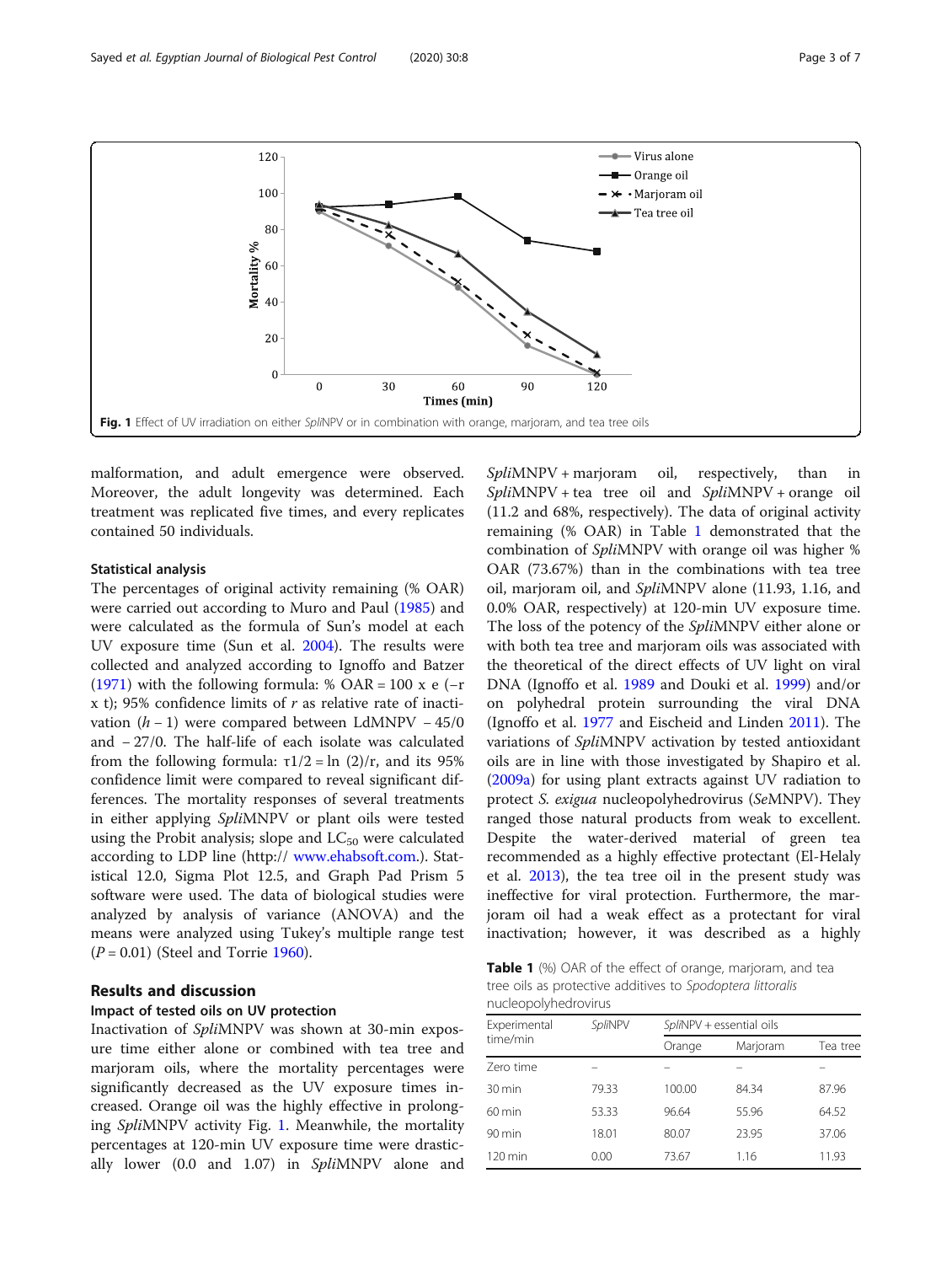Table 2 Percentages of unhatched Spodoptera littoralis eggs in three exposure periods to different concentrations of orange odor

| Experimental<br>time/hours | Orange odor concentrations (%) |          |                  |         |          |         |  |
|----------------------------|--------------------------------|----------|------------------|---------|----------|---------|--|
|                            | 0.0                            | 1.0      | 2.0              | 3.0     | 4.0      | 5.0     |  |
| 24                         | 3.0a                           | 4.23 $h$ | 5.21a            | 7.24h   | 8.25h    | 10.24 h |  |
| 48                         | 2.9a                           | 527 h    | 824 h            | 9.78 ab | 9.77 $h$ | 12.37 h |  |
| 72                         | 2.8a                           | 14.25a   | 16.24 $\epsilon$ | 17.28 a | 20.21 a  | 30.74a  |  |
| <b>LSD</b>                 | 0.24                           | 5.9      | 4.41             | 8.38    | 7.18     | 12.019  |  |
| P                          | 0.0342                         | 0.016    | 0.000            | 0.0072  | 0.0004   | 0.003   |  |

effective antioxidant agent (Hossain et al. [2012](#page-6-0)), for which it could be suggested that the plant essential oils may have distinct characteristics as protectant agents against UV radiation. In contrast, obtained results revealed that orange oil had a high effect on virus tolerance against UV. This effect may be due to two high actions of orange oil: its antioxidant activity (Jayaprakasha et al. [2008](#page-6-0)) and toxicity properties (Tripathi et al. [2009](#page-6-0)). From the aforementioned results, it can be concluded that the orange oil was a distinct protective additive much more than both the tea tree and marjoram oils, which were negative additives.

# Ovicidal activity of orange oils

Reverse relationships were noticed in egg hatching with both exposure periods and orange oil odor concentrations (Table 2). The highest percentage (30.7%) of unhatched eggs was observed at the longest exposure time (72 h) and the highest concentration (5%) of orange oil odor, while the lowest percentage (4.23%) was provided in the case of 1% concentration and 24-h exposure time. The obtained results indicated that the percentages of unhatched eggs of 72-h exposure periods were increased significantly than the 24 and 48 h, while the percentages of 48 h were insignificantly increased than the 24-h exposure time at all concentration treatments. The low ovicidal activity of orange oil was contradicted to that of Phasomkusolsil and Soonwera [\(2012\)](#page-6-0) who found high mortality rates (56.8, 53.6, and 76.3%) in the egg of the mosquitos species, Aedes aegypti, Anopheles dirus, and Culex quinquefasciatus, respectively, after exposure to 5% orange (Citrus sinensis) oil concentration at 3-h exposure time. The ovicidal activity of other plant oils has been attempted on various insect pests; for instance, Allium sativum failed the S. litura eggs to hatch (Gurusubramanian and Krishna, [1996](#page-6-0)) and the cinnamon, clove, and cardamom oils, which achieved 100% inhibition of Tribalism castaneum eggs at 5.769 mg/l air concentration and 24-h exposure period (Mondal and Khalequzza-man [2009](#page-6-0)). Moreover, T. confusum and Ephestia kuehniella eggs were completely unhatched by cumin and anise oils treatments (Isıkber et al. [2009](#page-6-0)). The ovicidal action of oils may be due to one or more of the following mechanisms: oxygen depletion for embryonic respiration, biochemical processes, hormonal suppressions, and/or blocking of the micropyle region of the egg chorion (Tunc et al. [2000](#page-6-0)).

# Larvicidal activity of orange oils

The sensitivity of the neonat and the second and fourth larval instars against orange oil was obviously different, as the  $LC_{50}$  (9314.1) of the fourth instar larvae was drastically higher than those calculated (5.4 and 1.84) of the second and neonate larval instars, respectively (Fig. 2). The obtained results revealed that the fourth instar larvae were tolerant to orange oil, while the neonate ones were more sensitive than the second instar larvae in response to orange oil concentrations. The toxicity effect

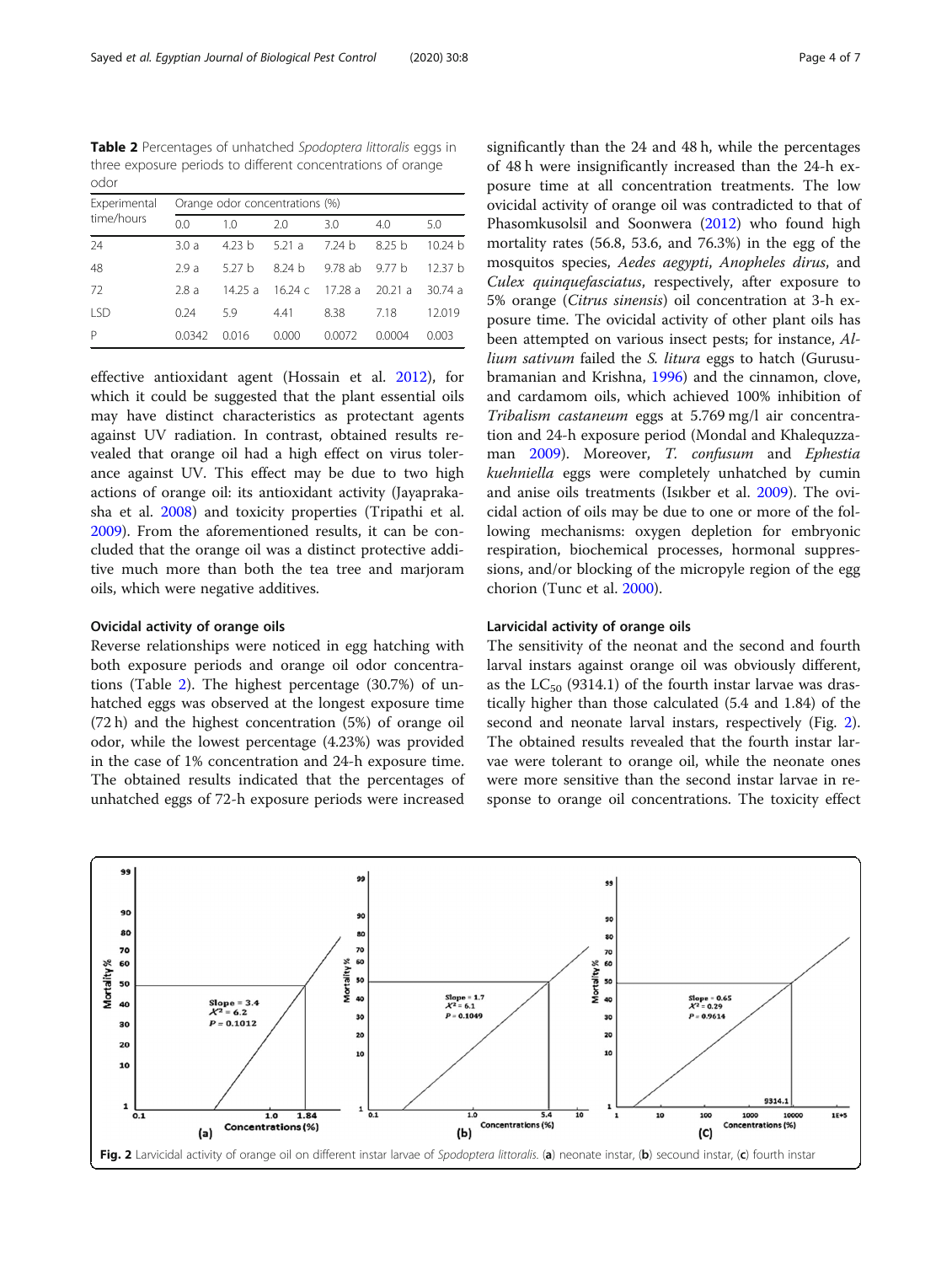<span id="page-4-0"></span>Sayed et al. Egyptian Journal of Biological Pest Control (2020) 30:8 Page 5 of 7



of orange oil upon insect pest may be due to the high percentage of limonene component (92–96%) in its constituents. Limonene component was reported as a toxic agent against some insect pests and usually used as insecticide to control ectoparasites of pet animals (Raina et al. [2007](#page-6-0)). The findings of the present study coincide with those recorded on mosquitos concerning larvicidal activity of orange oil (Murugan et al. [2012](#page-6-0)). Similarly, the orange oil was reported as a toxic agent on stored product insect pests (Don-Pedro [1996\)](#page-6-0) Ceratitis capitata (Wied.) (Papachristos et al. [2009](#page-6-0)) and Musca domestica (Linn.) (Tarelli et al. [2009](#page-6-0)).

# Combination treatment of orange oil and SpliMNPV

The mortality response of SpliMNPV was increased drastically by adding the  $LC_{25}$  (1%) of orange oil, where the LC<sub>50</sub> of the mixture was reduced to  $5.3 \times 10^3$  PIB/ml concentration than  $3.2 \times 10^5$  PIB/ml concentration of the virus alone (Fig. 3). The co-toxicity factor, calculated in this study, revealed that the mixture of 1.0% orange oil and SpliMNPV  $10^3$ ,  $10^4$ ,  $10^5$ ,  $10^6$  PIB/ml concentrations were 75, 75.8, 45, and 38%, respectively. These percentages indicated a potentiation effect. On the other hand, when adding the sub-lethal concentration of SpliMNPV  $(1 \times 10^3$  PIB/ml) to the orange oils, the

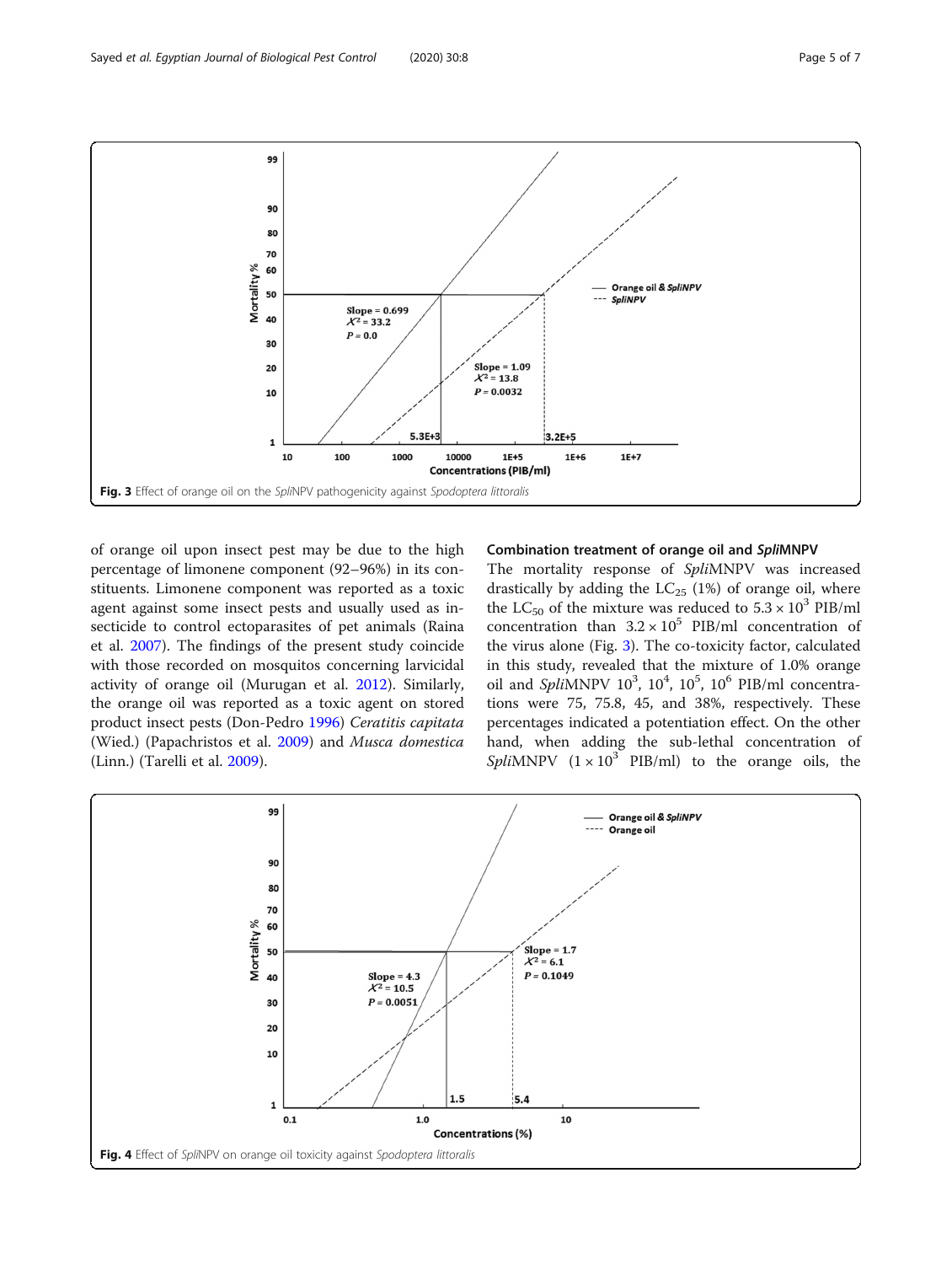| Concentration (%) |                    |                   |                  |        | (Avg.) Larval duration (%) Pupation (%) Malform-ation (Avg.) Pupal duration (%) Adult emergence (Avg.) adult longevity |        |
|-------------------|--------------------|-------------------|------------------|--------|------------------------------------------------------------------------------------------------------------------------|--------|
| 0.0               | 20.4 <sub>d</sub>  | 85.0a             | 1.0 <sub>c</sub> | 14.6 a | 85.8a                                                                                                                  | 10.2ab |
| 1.0               | 27.4 <sub>b</sub>  | 84.1 a            | 1.2 <sub>c</sub> | 15.2a  | 86.2a                                                                                                                  | 9.8 b  |
| 2.0               | 29.3 bc            | 84.0 a            | 1.4 <sub>c</sub> | 14.8a  | 85.6 a                                                                                                                 | 9.8 b  |
| 3.0               | 26.9 <sub>bc</sub> | 80.2 <sub>b</sub> | 1.8 <sub>c</sub> | 15.0a  | 81.0 <sub>b</sub>                                                                                                      | 10.3ab |
| 4.0               | 28.0 <sub>c</sub>  | 76.6 с            | 6.8 <sub>b</sub> | 14.4a  | 80.8 <sub>b</sub>                                                                                                      | 11.2a  |
| 5.0               | 34.0a              | 70.2 d            | 9.4a             | 16.2a  | 75.4 c                                                                                                                 | 11.4a  |
| <b>LSD</b>        | 1.99               | 2.52              | 1.48             | 1.48   | 2.24                                                                                                                   | 0.968  |
| P                 | 0.00 <sub>1</sub>  | 0.000             | 0.000            | 0.0345 | 0.000                                                                                                                  | 0.0001 |

Table 3 Effect of orange oil concentrations on certain reproductive biology of Spodoptera littoralis treated as second instar larvae

mortality percentages were increased by low  $LC_{50}$  (1.5%) than the  $LC_{50}$  (5.4%) of orange oil alone (Fig. [4\)](#page-4-0). The cotoxicity factor of this combination treatment indicated a potentiation effect. The calculated co-toxicity factors were 53, 62, and 72% at the orange oil concentrations of 1, 2, and 3%, respectively with the mixture of  $1 \times 10^3$ PIB/ml SpliMNPV concentrations. The obtained results of orange oil as a synergistic agent of NPV infectivity may be referred to the direct effect of orange oil on the cell membrane permeability, and/or on the hormonal insects and the immunity system (Tripathi et al. [2009](#page-6-0)). The positive relationship of the SpliMNPV pathogenicity and orange oil is in line with several investigations of increasing the efficacy of NPV infectivity in combinations with different adjunct substances, such as *Chlorantrani* liprole with Helicoverpa armigera NPV (HaSNPV) (Wakil et al. [2012\)](#page-6-0), Azadirachtin with SpliMNPV (Shaurub et al. [2014\)](#page-6-0), and Spinosad with Ag MNPV (Jackson et al. [2014](#page-6-0)).

### Effect of orange oil on reproductive biology

It is obvious that the larval stage was the most sensitive one than the other stages (pupae and adults), where it became too long as a latent effect of orange oil treatments (Table 3). Meanwhile, the averages of larval duration were significantly longer (27.4, 29.3, 26.9, 28.0, and 34.00 days) in 1, 2, 3, 4, and 5% orange oil concentrations, respectively, than in the control treatment (20.4 days). These results demonstrated that the larvae were very sensitive to the orange oil treatments. This prolongation of larval period may help for increasing the efficacy of Baculovirus activity. Nonetheless, the malformations of pupae resulted from the treated larvae were significantly higher in 4 and 5% concentrations than in 0, 1, 2, and 3% concentrations. As depicted in the same table, there were insignificant differences in the pupal durations among the concentration treatments. Moreover, the data revealed that both pupal and adult emergence percentages were significantly increased at 3, 4, and 5% concentrations than at 0, 1, and 2% concentrations. The aforementioned results revealed that the

orange oil had a negative impact on some biological properties at all tested concentrations. This influence on reproductive biology of treated larvae may be due to the direct action of orange oil on the physiological balance and hormonal changes of the insect. These results are in accordance with Bakkali et al. [\(2008](#page-6-0)) and Sharifi-Rad et al. [\(2017](#page-6-0)) who reported negative impacts of essential plant oils on insect biological parameters which suppress the population of target pest.

# Conclusions

The activity of the entomopathogenic agent SpliMNPV by using plant essential oil toxicity actions was studied. Orange oil was excellent for virus protection against UV irradiation, while the tea tree oil was weak and the marjoram oil has negative effect. The orange oil was highly toxic against S. littoralis larvae either alone or in combination with SpliMNPV. Using the combination of Baculovirus and orange oils may help in developing the lepidopteran pest management strategy.

#### Acknowledgements

The authors wish to express their gratitude to Prof. Dr. Salah Alnagar from the Faculty of Agriculture, Cairo University, and Prof. Dr. Awatef Fadel from the Atomic Energy Authority for revising the manuscript. The authors also wish to thank Prof. Dr. Adel Hatem and Dr. Gamal Hassan from the Plant Protection Institute Research, Ministry of Agriculture, Giza, Egypt, for the helpful discussion and technical support of the manuscript.

#### Authors' contributions

Authors HE and AE carried out the bioassay study. AE conducted the isolation and propagation of the Baculovirus and prepared the virus suspension. AE and WS carried out the biological studies and statistical analysis. HE, AE, and WS contributed in the experimental design and writing of the manuscript. All authors read and approved the final manuscript.

#### Funding

Not applicable.

#### Availability of data and materials

The authors declare that they have no objection to the availability of data and materials.

Ethics approval and consent to participate Not applicable.

### Consent for publication

Not applicable.